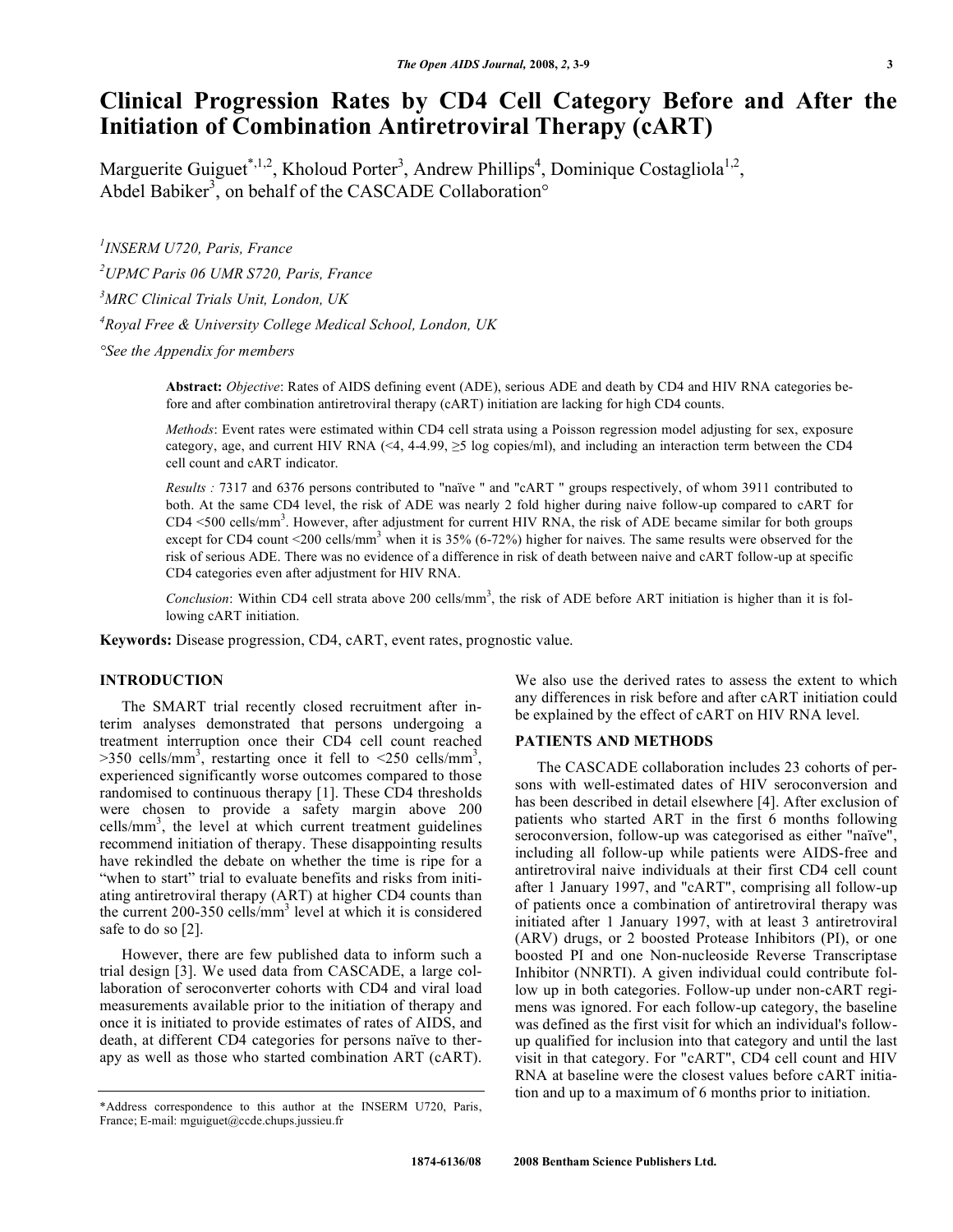The following clinical events were studied: (i) new AIDS-defining event (ADE), (ii) new serious ADE (all AIDS events except for recurrent bacterial pneumonia, oesophageal candidiasis, reccurent herpes simplex, pulmonary and extrapulmonary tuberculosis, and unspecified events), (iii) death, and two composite end-points: (iv) new ADE or death, (v) new serious ADE or death. Patients who died from AIDS without a previous AIDS diagnosis were classified as ADE progressors. For patients who were not AIDS-free at inclusion in the study group, progression was defined by the occurrence of the first new clinical event. CD4 cell counts were measured with a median periodicity of 98 days, and 91 days, during the naïve and cART follow-up periods, respectively. CD4 cell counts were modelled using linear interpolation between two measurements. The viral load was determined with a median frequency of 105 days, and 91 days, during the naïve, and cART, follow-up, respectively. CD4 cell count was categorized in five specific strata (<200, 200- 350, 350-500, 500-650 and  $\geq 650$  cell/mm<sup>3</sup>), and HIV RNA in three levels  $(\leq 4, 4-4.99, \geq 5 \log \text{ copies/ml})$  [3].

 For each group of follow-up, incidence of each outcome was estimated within each CD4 cell count stratum. In order to test whether, for a given CD4 stratum, the risk of an event differs between ART-naïve patients and those who had started cART, we included "cART" as an indicator variable in a Poisson regression model with an interaction term between the CD4 cell count and cART. We adjusted for the effect of the following potential confounders: sex and exposure category (as a combined variable), and age. A separate model further adjusted for current HIV RNA. In assessing whether the risk of an event differed between those ARTnaïve and those who had started cART within each stratum of CD4 count, an interaction term between the CD4 cell count and cART indicator was significant whether the risk of ADE was modelled excluding HIV RNA (p=0.002) or including it  $(p=0.03)$ . This interaction term was, therefore, included in both models. Statistical analyses were performed using SAS software package version 9.1 (SAS Institute, Cary, North Carolina, USA).

#### **RESULTS**

 A total of 7317 patients contributed 12 297 Person-Years (PY) of antiretroviral-naïve follow-up with median baseline  $CD4$  and HIV RNA of 477 cells/mm<sup>3</sup> and 4.5 log copies/ml respectively. After cART initiation, 6376 patients, of whom 3690 (58%) were pre-treated, contributed 28 864 PY. Of these 6376 patients, 3911 (61%) were also followed-up as naives, and hence contributed person years to both categories. Median baseline CD4 and HIV RNA for the patients on  $cART$  was 310 cells/mm<sup>3</sup> and 4.5 log copies/ml respectively (Table **1**). The first cART prescription was PI-containing for 57%, NNRTI-containing for 30%, Nucleoside Reverse Transcriptase Inhibitor (NRTI) only for 10%, and another combination for 3%. Six months after cART initiation (3 to 9 months), 73% of previously ART-naive patients experienced an increase of  $>50$  cells/mm<sup>3</sup> from baseline and 79%

|  | Table 1. Characteristics of Patients Before and After the Initiation of Combination Antiretroviral Therapy (cART) |  |
|--|-------------------------------------------------------------------------------------------------------------------|--|
|--|-------------------------------------------------------------------------------------------------------------------|--|

|                                                          | <b>ART-Naïve</b> | cART           |  |  |  |
|----------------------------------------------------------|------------------|----------------|--|--|--|
| Baseline*                                                |                  |                |  |  |  |
| Number of patients                                       | 7317             | 6376           |  |  |  |
| Age (yrs), median (IQR°)                                 | $33(28-39)$      | $35(30-41)$    |  |  |  |
| Exposure category/sex $(\% )$                            |                  |                |  |  |  |
| Sex between men                                          | 4074 (56)        | 3269 (51)      |  |  |  |
| Male: injecting drug use                                 | 685(9)           | 703(11)        |  |  |  |
| Female: injecting drug use                               | 348(5)           | 396(6)         |  |  |  |
| Male: sex between men and women                          | 698(9)           | 616(10)        |  |  |  |
| Female: sex between men and women                        | 1180(16)         | 1059(17)       |  |  |  |
| Other/not known                                          | 332(5)           | 333(5)         |  |  |  |
| Time (yrs) from seroconversion to baseline, median (IQR) | $1.1(0.5-3.3)$   | $4.6(1.8-7.9)$ |  |  |  |
| CD4 (cells/mm3), median (IQR)                            | 477 (340-648)    | 310 (201-447)  |  |  |  |
| HIV RNA (log10 copies/ml), median (IQR)                  | $4.5(3.9-5.1)$   | $4.6(3.8-5.1)$ |  |  |  |
| <b>Follow-up</b>                                         |                  |                |  |  |  |
| Number of Person-Years                                   | 12 297           | 28 864         |  |  |  |
| Duration of follow-up (yrs), median (IQR)                | $0.8(0.2-2.5)$   | $4.6(2.1-6.9)$ |  |  |  |
| Number of CD4 measurements, median (IQR)                 | $3(2-7)$         | $13(6-23)$     |  |  |  |
| Number of HIV RNA measurements, median (IOR)             | $3(1-6)$         | $12(5-22)$     |  |  |  |
| Cumulative time spent in CD4 strata, years (%)           |                  |                |  |  |  |
| >650                                                     | 2981 (24)        | 7357 (25)      |  |  |  |
| 500-650                                                  | 2643(21)         | 5406 (19)      |  |  |  |
| 350-500                                                  | 3520 (29)        | 6403 (22)      |  |  |  |
| 200-350                                                  | 2040(17)         | 5004 (17)      |  |  |  |
| $<$ 200                                                  | 458(4)           | 2654(9)        |  |  |  |
| missing                                                  | 653(5)           | 2039(7)        |  |  |  |

\* 3911 patients contributed to both categories of follow-up. Baseline characteristics are measured at the first visit for "ART-naïve" and at treatment initiation for "cART".

° IQR : interquartile range.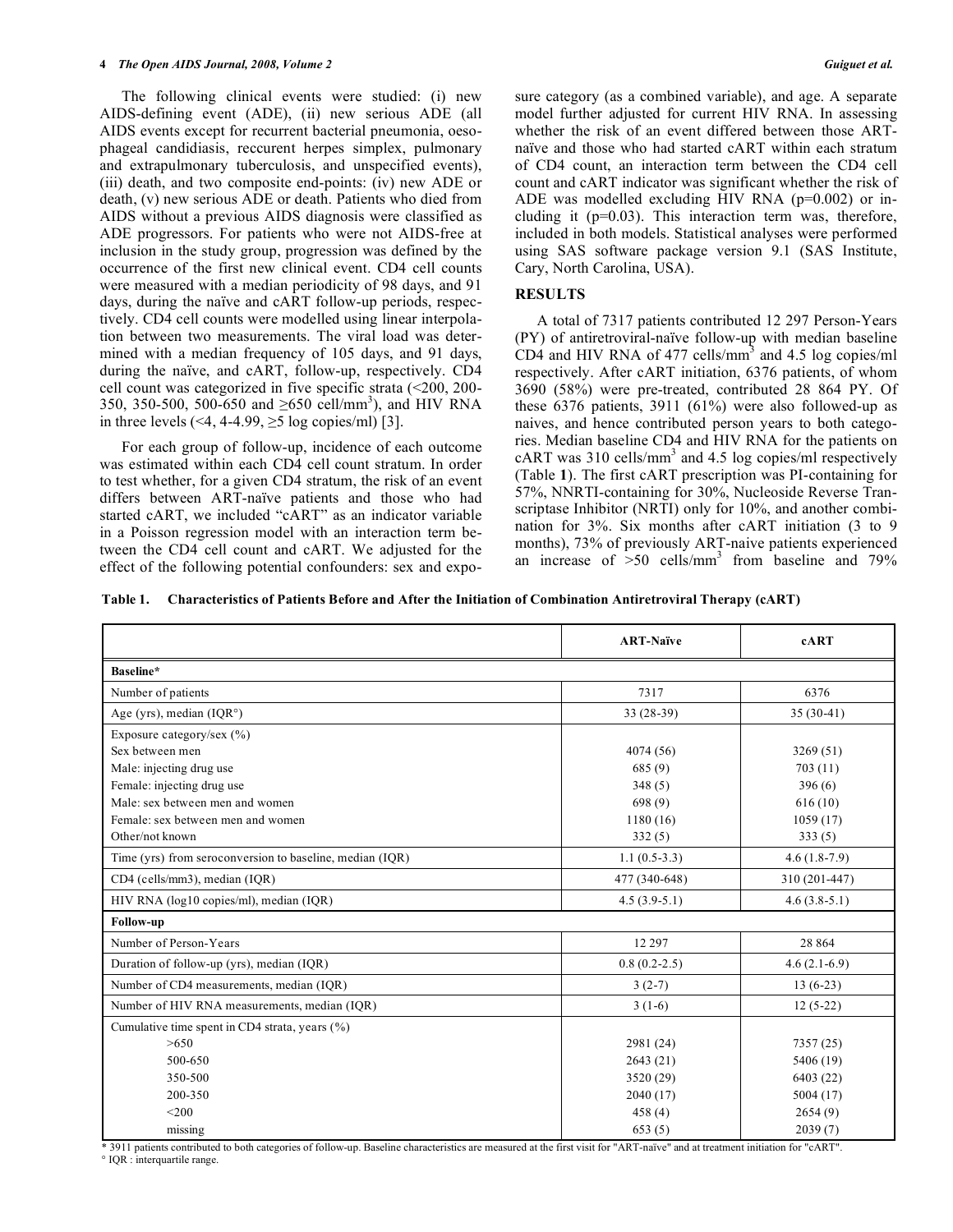achieved HIV RNA <500 copies/ml. The corresponding values for pre-treated patients were 56% and 59% respectively.

 Overall, 227 and 146 ADE and serious ADE, and 100 deaths were observed for the naïve follow-up with a corresponding number of events of 498, 335, and 360 during cART follow-up, respectively. Event rates were higher with lower CD4 cell counts (Table **2**). For ART-naïve individuals, ADE rates were markedly higher in those with CD4 count below 500 cells/mm<sup>3</sup> compared with higher CD4, varying from 0.5 event/100 PY (95% Confidence Interval [CI] 0.2- 0.7) for individuals with CD4 500-650 cells/mm<sup>3</sup> and rising to 1.2 (0.8-1.5), 2.6 (1.8-3.2), and 21.8 (17.3-26.2) events/100 PY, respectively, at CD4 350-500, 200-350, and <200 cells/mm<sup>3</sup> . The same trend was observed for serious ADE rates. For those who initiated cART, ADE and serious ADE rates were generally <1 event/100 PY in CD4 categories  $>350$  cells/mm<sup>3</sup>. The risk of death remained at <1 event/100 PY for CD4  $>$ 200 cells/mm<sup>3</sup>. The risk of ADE or death overall was 2.5/100PY, and 2.6/100PY, for naïve, and cART follow-up respectively, and the respective risk of serious ADE or death was 1.9/100PY, and 2.1/100PY.

 Without adjustment for current HIV RNA, the risk of ADE was nearly 2 fold higher for ART-naive individuals compared to those who started cART for the CD4 count categories below 500 cells/ $mm<sup>3</sup>$ , with risk augmentation of 58% (95%CI, 4- 140), 78% (95%CI, 24-156), and 85% ( 95%CI, 46- 135) for CD4 350-500, 200-350, and <200 cells/mm<sup>3</sup> respectively (Model 1- Table **3**). The risk of ADE became similar for naives and for those who started cART after adjustment for current HIV RNA, except for when the CD4 count was below 200 cells/ $\text{mm}^3$  when the risk of ADE remained significantly higher for naive individuals (Model 2- Table **3**). The data provide evidence that the risk of serious ADE was significantly higher for naives compared to those who started cART, only for CD4  $\leq$ 350/mm<sup>3</sup>, before adjusting for current HIV RNA (RR and 95%CI= 1.68, 1.07- 2.62 and 2.06, 1.57- 2.71 respectively for CD4 strata 200- 350 and <200 cells/mm<sup>3</sup> ). After adjustment for current HIV RNA, the risk of serious ADE within CD4 categories appeared similar for naives and those who started cART, except for when the CD4 dropped below  $200/\text{mm}^3$ , as with the risk of ADE. In contrast, for fixed CD4 level, there was no association between treatment and risk of death irrespective of adjustment for HIV RNA. When the analyses were restricted to AIDS-free patients at cART initiation, the same results were observed (not shown). Fig. (**1**) shows the rates of ADE, serious ADE, and death estimated using Poisson regression. The differences in rates of clinical progression between the ART-naïve and cART follow-up, which were observed at CD4 counts  $200-500$  cells/mm<sup>3</sup>, disappeared once we adjusted for current HIV RNA. This suggests that CD4 and HIV RNA had the same prognostic values for naives as for those who started cART, except for CD4 <200 cells/mm<sup>3</sup> where the independent effect of cART was more pronounced.

### **DISCUSSION**

 Events rates are extremely high within the lowest CD4 cell stratum  $(\leq 200 \text{ cells/mm}^3)$ , as reported by a number of studies [5-8] and fall to 0.5-1 event per 100 PY in those with

**Table 2. Crude Incidence Rates (95% Confidence Intervals) Per 100 Person-Years (PY), Number with Event and PY of Follow-Up in Brackets [], According to Current CD4 Cell Count (Cells/mm3 ) Before and After the Initiation of Combination Antiretroviral Therapy (cART)** 

|                          | CD4     | <b>ART-Naïves</b>             | cART                              |
|--------------------------|---------|-------------------------------|-----------------------------------|
|                          | >650    | $0.7(0.4-1.0)$<br>[20/2967]   | $0.4(0.3-0.6)$<br>[31/7207]       |
|                          | 500-649 | $0.5(0.2-0.7)$<br>[12/2633]   | $0.6(0.4-0.8)$<br>[30/5258]       |
| <b>ADE<sup>o</sup></b>   | 350-499 | $1.2(0.8-1.5)$<br>[41/3494]   | $0.7(0.5-1.0)$<br>[47/6201]       |
|                          | 200-349 | $2.6(1.8-3.2)$<br>[51/1997]   | $1.4(1.1-1.8)$<br>[69/4734]       |
|                          | $<$ 200 | 21.8 (17.3-26.2)<br>[92/422]  | $11.7(10.3-13.2)$<br>[260/2214]   |
|                          | Missing | $1.7(0.7-2.8)$<br>[11/625]    | $3.1(2.3-3.8)$<br>[61/1980]       |
|                          | >650    | $0.3(0.1-0.5)$<br>[10/2977]   | $0.3(0.2-0.4)$<br>[19/7266]       |
|                          | 500-649 | $0.3(0.1-0.5)$<br>[7/2640]    | $0.3(0.2-0.5)$<br>[16/5321]       |
|                          | 350-499 | $0.6(0.3-0.8)$<br>[20/3512]   | $0.5(0.3-0.6)$<br>[30/6280]       |
| <b>Serious ADE</b>       | 200-349 | $1.6(1.1-2.2)$<br>[33/2020]   | $1.0(0.7-1.3)$<br>[47/4831]       |
|                          | $200$   | $16.1(12.3-19.9)$<br>[71/440] | $7.8(6.7 - 8.9)$<br>[185/2366]    |
|                          | Missing | $0.8(0.1-1.5)$<br>[5/639]     | $1.9(1.3-2.8)$<br>[38/2001]       |
|                          | >650    | $0.5(0.2-0.8)$<br>[15/2981]   | $0.3(0.2-0.5)$<br>[24/7357]       |
|                          | 500-649 | $0.1(0.0-0.2)$<br>[3/2643]    | $0.4(0.2-0.5)$<br>[19/5406]       |
| Death                    | 350-499 | $0.5(0.3-0.7)$<br>[18/3520]   | $0.6(0.4-0.8)$<br>[38/6403]       |
|                          | 200-349 | $0.5(0.2-0.8)$<br>[11/2040]   | $0.9(0.7-1.2)$<br>[47/5004]       |
|                          | $<$ 200 | $4.6(2.6-6.5)$<br>[21/458]    | $5.9(5.0-6.9)$<br>[158/2654]      |
|                          | Missing | $4.9(3.2-6.6)$<br>[32/653]    | $3.6(2.8-4.5)$<br>[74/2039]       |
|                          | >650    | $1.1(0.7-1.5)$<br>[33/2967]   | $0.7(0.5-0.9)$<br>[52/7207]       |
|                          | 500-649 | $0.6(0.3-0.8)$<br>[15/2633]   | $0.9(0.6-1.1)$<br>[46/5258]       |
| ADE/death                | 350-499 | $1.6(1.2-2.0)$<br>[56/3494]   | $1.3(1.0-1.6)$<br>[82/6201]       |
|                          | 200-349 | $3.1(2.3-3.8)$<br>[61/1997]   | $2.2(1.8-2.6)$<br>[105/4734]      |
|                          | $200$   | 23.2 (18.6-27.8)<br>[98/422]  | $14.6(13.0-16.2)$<br>[324/2214]   |
|                          | Missing | $6.2(4.3-8.2)$<br>[39/625]    | $5.2(4.2-6.2)$<br>[104/1980]      |
|                          | >650    | $0.8(0.5-1.1)$<br>[23/2977]   | $0.6(0.4-0.8)$<br>[42/7266]       |
|                          | 500-649 | $0.4(0.1-0.6)$<br>[10/2640]   | $0.6(0.4-0.8)$<br>[32/5321]       |
| <b>Serious ADE/death</b> | 350-499 | $1.1(0.7-1.4)$<br>[38/3512]   | $1.0(0.8-1.3)$<br>[65/6280]       |
|                          | 200-349 | $2.1(1.5-2.8)$<br>[43/2020]   | $1.8(1.4-2.2)$<br>[86/4831]       |
|                          | $<$ 200 | 19.1 (15.0-23.2)<br>[84/440]  | $11.5(10.2 - 12.9)$<br>[273/2366] |
|                          | Missing | $5.5(3.7-7.3)$<br>[35/639]    | $4.6(3.7-5.6)$<br>[93/2001]       |

° ADE : AIDS defining event.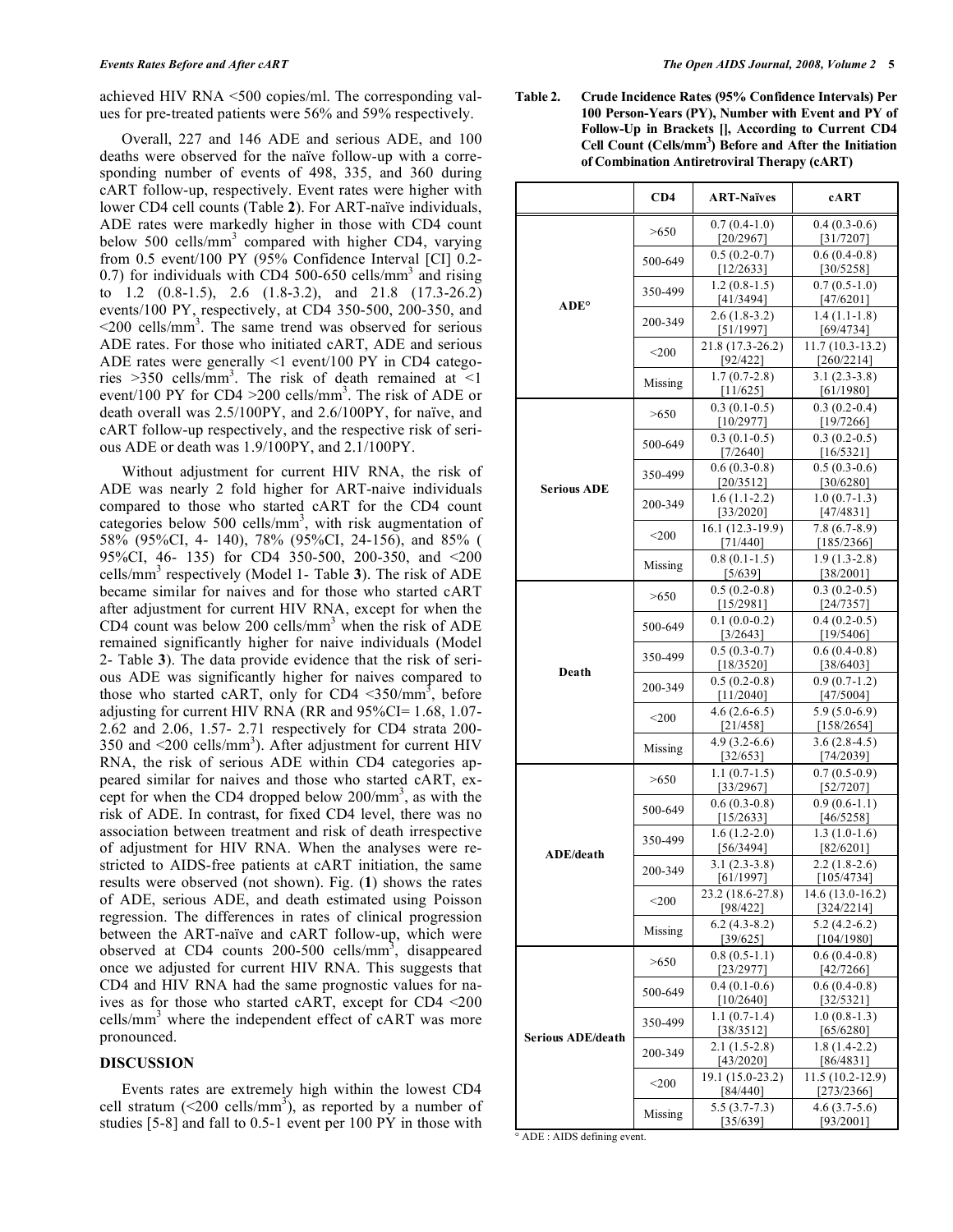**Table 3. Effect of Combination Antiretroviral Therapy (cART) on Event Rates –AIDS Defining Event (ADE), Serious ADE, or Death- Within CD4 Cell Strata: Relative Rate (95% Confidence Interval) of Clinical Progression for ART-Naïve Follow-Up Compared to cART Follow-Up** 

|                              | <b>CD4</b> Strata<br>(cells/mm <sup>3</sup> ) | Model 1             | Model 2             |
|------------------------------|-----------------------------------------------|---------------------|---------------------|
|                              |                                               | <b>RR (95%CI)</b>   | <b>RR</b> (95%CI)   |
|                              | >650                                          | $1.60(0.91 - 2.81)$ | $1.08(0.62 - 1.92)$ |
|                              | 500-650                                       | $0.82(0.42 - 1.60)$ | $0.55(0.28-1.09)$   |
| <b>ADE</b>                   | 350-500                                       | $1.58(1.04-2.40)$   | $1.04(0.68-1.60)$   |
|                              | 200-350                                       | $1.78(1.24-2.56)$   | $1.15(0.79-1.66)$   |
|                              | $<$ 200                                       | $1.85(1.46-2.35)$   | $1.35(1.06-1.72)$   |
|                              | >650                                          | $1.37(0.64 - 2.95)$ | $0.93(0.43 - 2.03)$ |
|                              | 500-650                                       | $0.91(0.38-2.22)$   | $0.62(0.25-1.53)$   |
| <b>Serious</b><br><b>ADE</b> | 350-500                                       | $1.21(0.69-2.14)$   | $0.80(0.45 - 1.42)$ |
|                              | 200-350                                       | $1.68(1.07-2.62)$   | $1.07(0.68-1.69)$   |
|                              | $<$ 200                                       | $2.06(1.57-2.71)$   | $1.48(1.12-1.95)$   |
|                              | >650                                          | $1.78(0.93 - 3.41)$ | $1.79(0.93 - 3.43)$ |
|                              | 500-650                                       | $0.38(0.11-1.30)$   | $0.37(0.11 - 1.25)$ |
| Death                        | 350-500                                       | $1.02(0.58-1.79)$   | $0.95(0.53 - 1.68)$ |
|                              | 200-350                                       | $0.67(0.35-1.28)$   | $0.61(0.31-1.19)$   |
|                              | $200$                                         | $0.80(0.51-1.26)$   | $0.79(0.50-1.25)$   |

Estimates of event rates using Poisson regression model adjusting on age and exposure category/sex (model 1), or age, exposure category/sex and current HIV RNA strata (model 2), with an interaction term between cART indicator and CD4 strata.

current CD4 count  $>350$  cells/mm<sup>3</sup>. However, the risk of ADE was nearly halved after cART initiation compared to naïve follow-up when the CD4 count was below 500 cells/mm<sup>3</sup> . If it can be shown through a randomized controlled trial (RCT) that ART is indicated at these higher levels, this has cost and operational implications for HIV treatment and care programmes in developing countries. This is not only because of the additional numbers who would be eligible for cART, but also because there would likely be no need for CD4 testing to evaluate whether an HIV infected person is eligible for treatment.

It is not surprising that at CD4  $>$ 200 cells/mm<sup>3</sup> and after adjustment for current HIV RNA, the relative risk of an event was similar during cART follow-up and naïve followup because HIV RNA is a surrogate for being on cART. This finding is in contrast to that reported from the Frankfurt HIV Outpatient Clinic cohort at the beginning of cART era of lower event rates for patients at the same CD4 cell count and viral load levels receiving a PI-containing regimen compared to those not on therapy [9]. The reason for this is not clear, but it is of note that much higher event rates were reported by that study compared to those observed in our own study, both for treated and naïve follow-up. However, after adjusting on HIV RNA, an independent effect of cART was still observed in our study with 26% of risk reduction at low CD4 cell count.

 We noted relatively high death rates among ART-naïve patients with  $CD4 > 350$  cells/mm<sup>3</sup>. These appear to be due to an excess of suicides, accidental deaths and deaths due to substance abuse within those CD4 strata as these causes ac-

counted for 53% (8/15) of deaths at CD4  $>650$  cells/mm<sup>3</sup>, and for  $66\%$  (2/3) and  $44\%$  (8/18) of deaths in persons with CD4 500-650 and 350-500 cells/ $\text{mm}^3$  respectively.

 Our study has a number of limitations. Firstly, included in our cART category are persons who were naïve at the time of initiation as well as pre-treated individuals. Although this may tend to increase event rates, our observed rates were, in fact, lower than those reported by the UK Collaborative HIV Cohort Study (CHIC) [3]. It is important to note, however, that in CHIC, the ADE and serious ADE rates, in fact, included death. The exclusion of pre-treated individuals did not, in any case, have an effect on the evaluation of the prognostic value of CD4 and HIV RNA in cART-treated compared to naïve follow-up (data not shown). In addition, 28%, and 16%, of deaths among naive and treated individuals, respectively, had no cause recorded preventing us from evaluating whether the prognostic value of CD4 and HIV RNA is more pronounced for specific causes. Finally, individuals who happen to be on cART at a given CD4 count and HIV RNA levels are different from those who are not. Although our analyses adjust for the potential effects of age and exposure category as confounders, given the observational nature of our study, unmeasured confounders remain which make it difficult to compare appropriately event rates for those on treatment with those who remain off it. In an attempt to limit the effect of this bias, we assigned events diagnosed in the first week of treatment initiation to the naïve category. Earlier access to therapy, and better immunological and virological responses have been observed among homosexual men compared to other groups, particularly to injecting drug users (IDU) [10]. A difference in clinical benefit of treatment according to patient characteristics, such the transmission group, has also been reported [8]. A number of factors, such as use of health care, lifestyles, level of adherence to therapy, as well as the regimen itself, are important in determining event rates for those initiating cART and could explain differences in event rates between studies. These factors will also impact on an evaluation of differences in event rates between treated and untreated individuals who are at similar CD4 and HIV RNA levels.

#### **CONCLUSIONS**

 Comparing clinical event rates between ART-naives and cART-treated follow-up within CD4 cell strata above 200 cells/mm<sup>3</sup> , the risk of AIDS before ART initiation is higher than the risk following cART initiation. However, whether cART should be initiated at higher CD4 levels than is currently recommended in the guidelines, can only be evaluated through a randomised controlled trial.

# **ACKNOWLEDGEMENTS**

 CASCADE has been funded through grants from the European Union BMH4-CT97-2550, QLK2-2000-01431, QLRT-2001-01708 and LSHP-CT-2006-018949.

## **APPENDIX - CASCADE**

 **Steering Committee:** Julia Del Amo (Chair), Laurence Meyer (Vice Chair), Heiner Bucher, Geneviève Chêne, Deenan Pillay, Maria Prins, Magda Rosinska, Caroline Sabin, Giota Touloumi **Co-ordinating Centre:** Kholoud Porter (Project Leader), Krishnan Bhaskaran (Scientific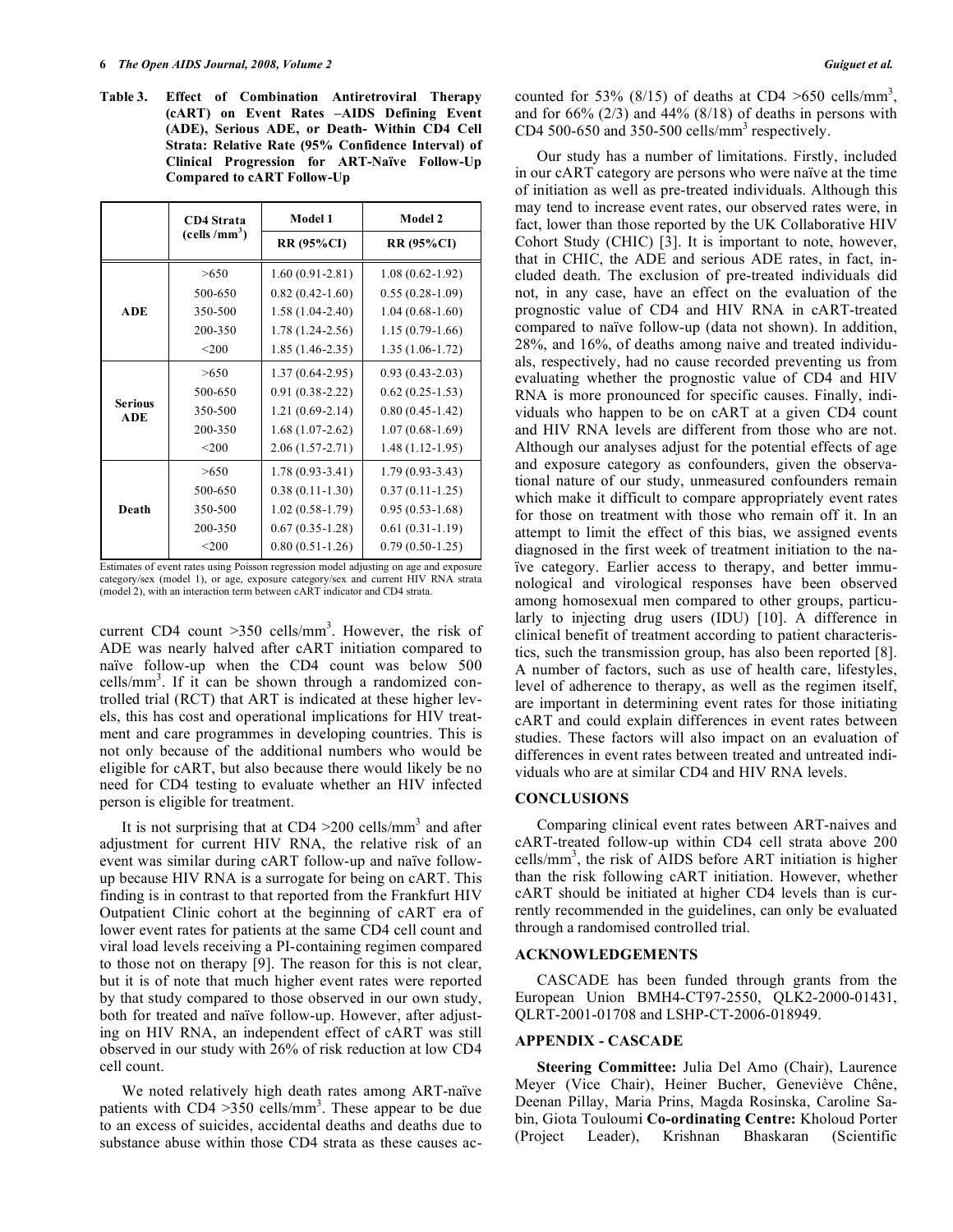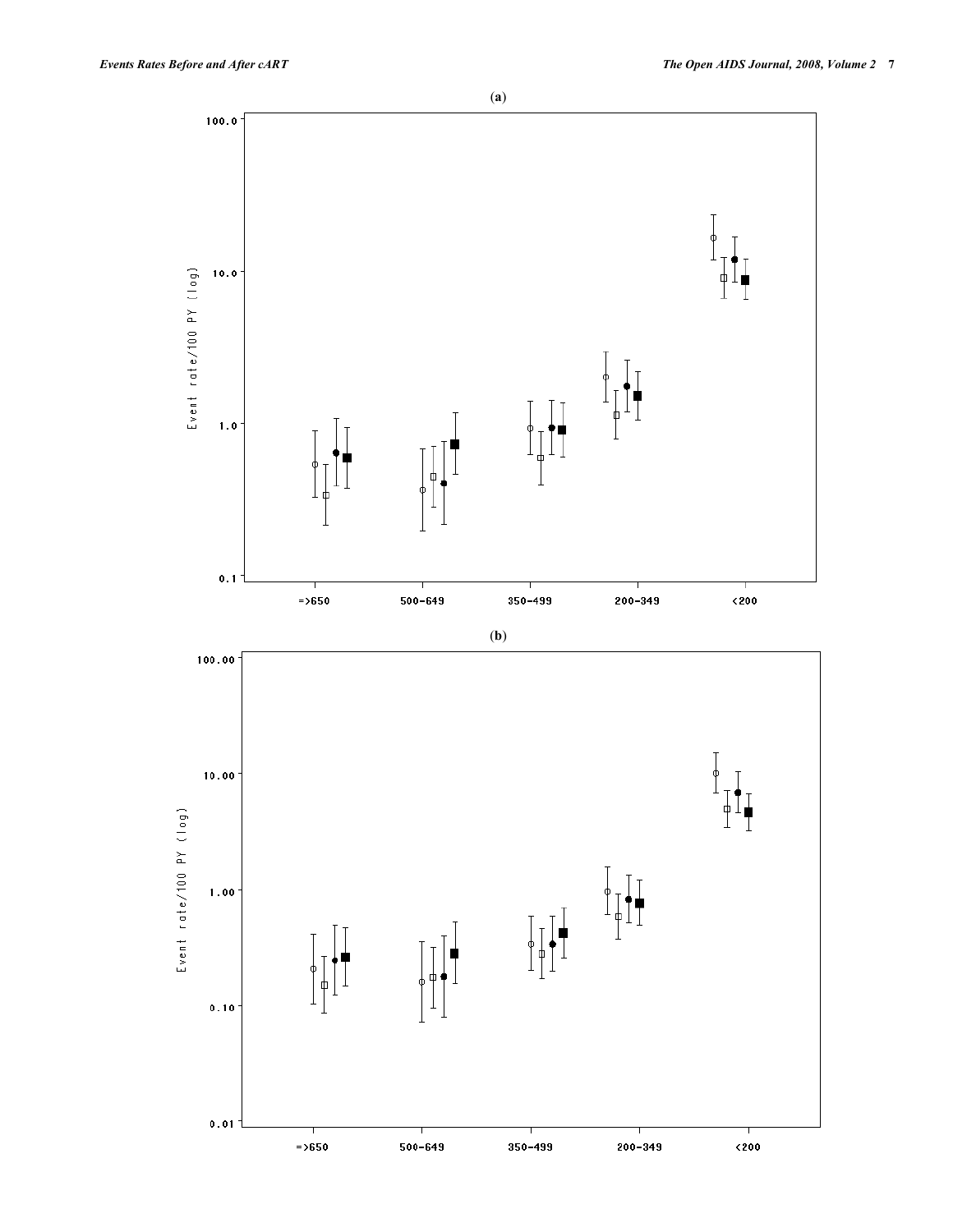**(Fig. 1) contd…..** 



**Fig. (1).** Estimates of rates and 95%CI of (**a**) AIDS-defining event (ADE), (**b**) serious ADE, (**c**) death, before (circle) and after (square) initiation of combination anti-retroviral therapy (cART) using Poisson regression model adjusting on age and exposure category/sex (hollow symbol), or adjusting on age, exposure category/sex and current HIV RNA strata (solid symbol), with an interaction term between cART indicator and CD4 strata.

Co-ordinator), Sarah Walker, Abdel Babiker, Janet Darbyshire **Clinical Advisory Board:** Heiner Bucher, Andrea de Luca, Martin Fisher, Cécile Goujard, Roberto Muga

 **Collaborators: Australia** Sydney AIDS Prospective Study and Sydney Primary HIV Infection cohort (John Kaldor, Tony Kelleher, Tim Ramacciotti, Linda Gelgor, David Cooper, Don Smith); **Canada** South Alberta clinic (John Gill); **Denmark** Copenhagen HIV Seroconverter Cohort (Louise Bruun Jørgensen, Claus Nielsen, Court Pedersen); **Estonia** Tartu Ülikool (Irja Lutsar); **France** Aquitaine cohort (Geneviève Chêne, Francois Dabis, Rodolphe Thiebaut, Bernard Masquelier), French Hospital Database (Dominique Costagliola, Emilie Lanoy, Marguerite Guiguet), Lyon Primary Infection cohort (Philippe Vanhems), SEROCO cohort (Laurence Meyer, Faroudy Boufassa); **Germany** German cohort (Osamah Hamouda, Claudia Kucherer); **Greece**  Greek Haemophilia cohort (Giota Touloumi, Nikos Pantazis, Angelos Hatzakis, Dimitrios Paraskevis, Anastasia Karafoulidou); **Italy** Italian Seroconversion Study (Giovanni Rezza, Maria Dorrucci, Benedetta Longo, Claudia Balotta); **Netherlands** Amsterdam Cohort Studies among homosexual men and drug users (Maria Prins, Liselotte van Asten, Akke van der Bij, Ronald Geskus, Roel Coutinho); **Norway** Oslo and Ulleval Hospital cohorts (Mette Sannes, Oddbjorn Brubakk, Anne Eskild, Johan N Bruun); **Poland** National Institute of Hygiene (Magdalena Rosinska); **Portugal** Universidade Nova de Lisboa (Ricardo Camacho); **Russia** Pasteur Institute (Tatyana Smolskaya); **Spain** Badalona IDU hospital cohort (Roberto Muga), Barcelona IDU Cohort (Patricia Garcia de Olalla), Madrid cohort (Julia Del Amo, Jorge del Romero), Valencia IDU cohort (Santiago Pérez-Hoyos, Ildefonso Hernandez Aguado); **Switzerland** Swiss HIV cohort (Heiner Bucher, Martin Rickenbach, Patrick Francioli); **Ukraine** Perinatal Prevention of AIDS Initiative (Ruslan Malyuta); **United Kingdom** Edinburgh Hospital cohort (Ray Brettle), Health Protection Agency (Valerie Delpech, Sam Lattimore, Gary Murphy, John Parry, Noel Gill), Royal Free haemophilia cohort (Caroline Sabin, Christine Lee), UK Register of HIV Seroconverters (Kholoud Porter, Anne Johnson, Andrew Phillips, Abdel Babiker, Janet Darbyshire, Valerie Delpech), University College London (Deenan Pillay), University of Oxford (Harold Jaffe).

## **REFERENCES**

- [1] The Strategies for Management of Antiretroviral Therapy (SMART) Study Group. (2006). CD4+ count-guided interruption of antiretroviral treatment. New Engl J Med. 355:2283-96.
- [2] Phillips A, Gazzard B, Clumeck N, Losso M, Lundgren J. (2007). When should antiretroviral therapy for HIV be started? BMJ. 334:76-78.